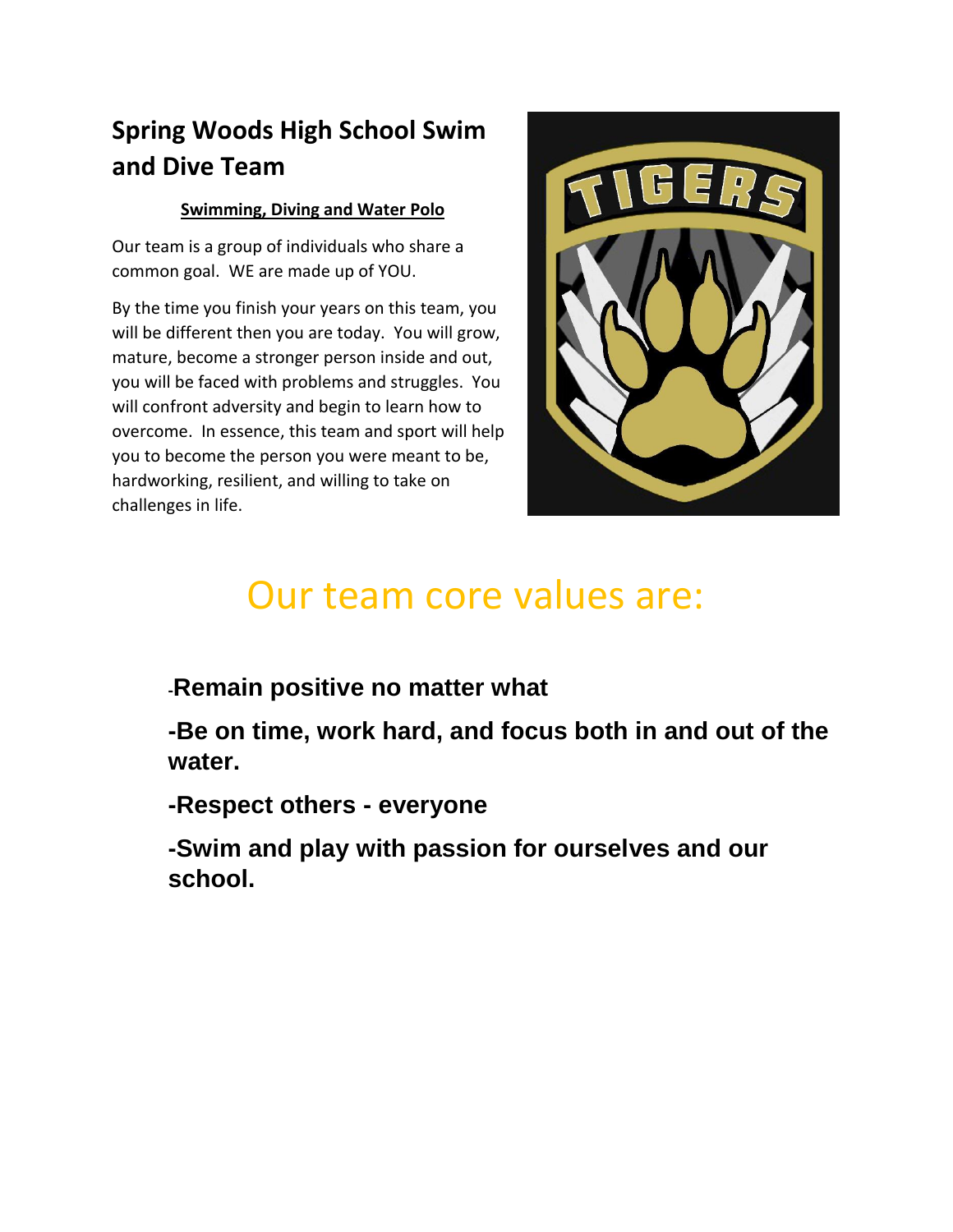#### **General:**

#### **Work –out Schedule**

Monday thru Firday 2:15 – 3:30

Practices may be called on Saturdays and those days surrounding holiday. The only acceptable reason for absence is personal illness. Any other conflict should be rescheduled if possible and prior notice given if unavoidable.

#### **Competition Schedule**

All families will be issued a schedule of our competitions. These are primary commitments and attendance is mandatory. The only acceptable reason for absence is, again, personal illness. Any other conflict should be rescheduled. Any conflict with another school sponsored activity should be given notice in advance, in which case the sponsors involved will come to an agreement.

#### **Be Prompt**

When a time is announced for the entire team to be present, you are expected to be early by five to fifteen minutes.

#### **Equipment**

Each swimmer should use a nylon speed-suit for practice. The school shall furnish all necessary equipment for the sole use of that swimmer in all competitions.

#### **BEHAVIOR**

You are subject to the rules as stated in the Student Handbook. Repeated violations (3) or one assignment to In-School Suspension (or suspension) will result First violation – suspension from next competition…depending on violation Second violation – indefinite suspension from competition…depending on violation

#### **COMMITMENT**

Repeated failures (3) to meet established commitments will be subject to dismissal from the team.

#### **RESPECT**

You are expected to show respect at all times toward your teachers, school administrators, coach and team. First offenders will be reinstated after submission of a satisfactory written apology. Serious offenses shall be grounds for suspension, and then dismissal.

#### **DO RIGHT**

You know the difference between "right" and "wrong". You are expected to do what is "right" in any given situation.

#### **ELIGIBILITY**

You are expected to be an example to the school. You are scholar athletes. If you choose to become ineligible based on grades, you will not be able to participate in meets. If this occurs twice in the first semester you will be removed from the team.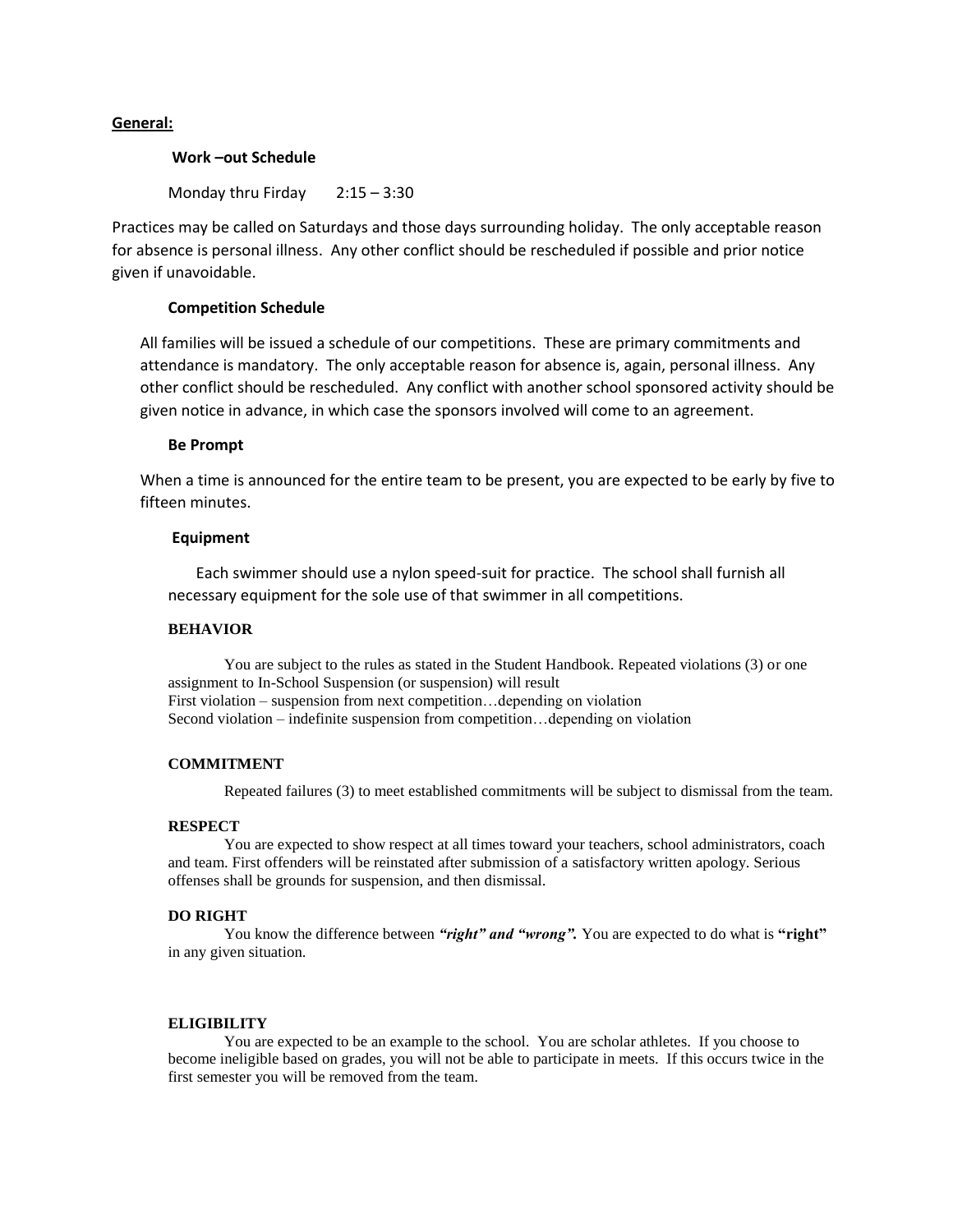# **TRAINING RULES:**

You are involved in what we believe to be the most physically demanding discipline in athletics. We expect you to maintain habits that will enhance your physical conditioning. Our first four rules are specific, with no exceptions. Rules five (5) and six (6) are general. All six rules are impossible to enforce equilaterally, and yet are known by everyone in the community. To violate any of these rules is to make hypocrites of the members of your team, and a mockery of all we stand for.

- **1) Do not use or possess tobacco products (including "vapes")**
- **2) Do not use or possess alcoholic beverages**
- **3) Do not use or possess illegal drugs or narcotics**
- **4) Do not engage in felonious criminal activity**
- 5) Strive for at least eight (8) hours of sleep every night
- 6) Maintain a proper diet, seeking to accomplish the following things
	- a. Reduce percentage of body fat
	- b. Provide a high protein intake, balanced with nutrients
	- c. Minimize the intake of sugars, carbonated drinks, white flours, and preservative laden snack foods
	- d. High water intake…and not just in the pool!

# **GRADING:**

All athletes will receive a P.E. Grade of 100 while satisfactorily completing the Aquatic Season provided they are in their suits and swimming. If for any reason they do not suit out and are in the pool, they will receive a loss for that day depending on how many days of practice there are that week. We typically practice 5 days a week, therefore, each day is worth 20 points. *Athletes who fail to complete their commitment will receive a failing grade*.

- 1) **We will not strut, or dance after scoring a goal, winning a race…** We seek to outperform our opponent, not taunt them. To paraphrase Bill Yeoman, *"Don't act like you've never scored before and don't expect to ever again get back in the end zone."*
- 2) **We do not fight…** Not one of our opponents intimidates us, frightens us, or is in any way capable of lowering the level of our behavior.
- 3) **We are in uniform…** Bud Grant defined the color of shoes. If we lose a piece of our uniform, hopefully we can buy it back from a teammate *"for the price of a song."*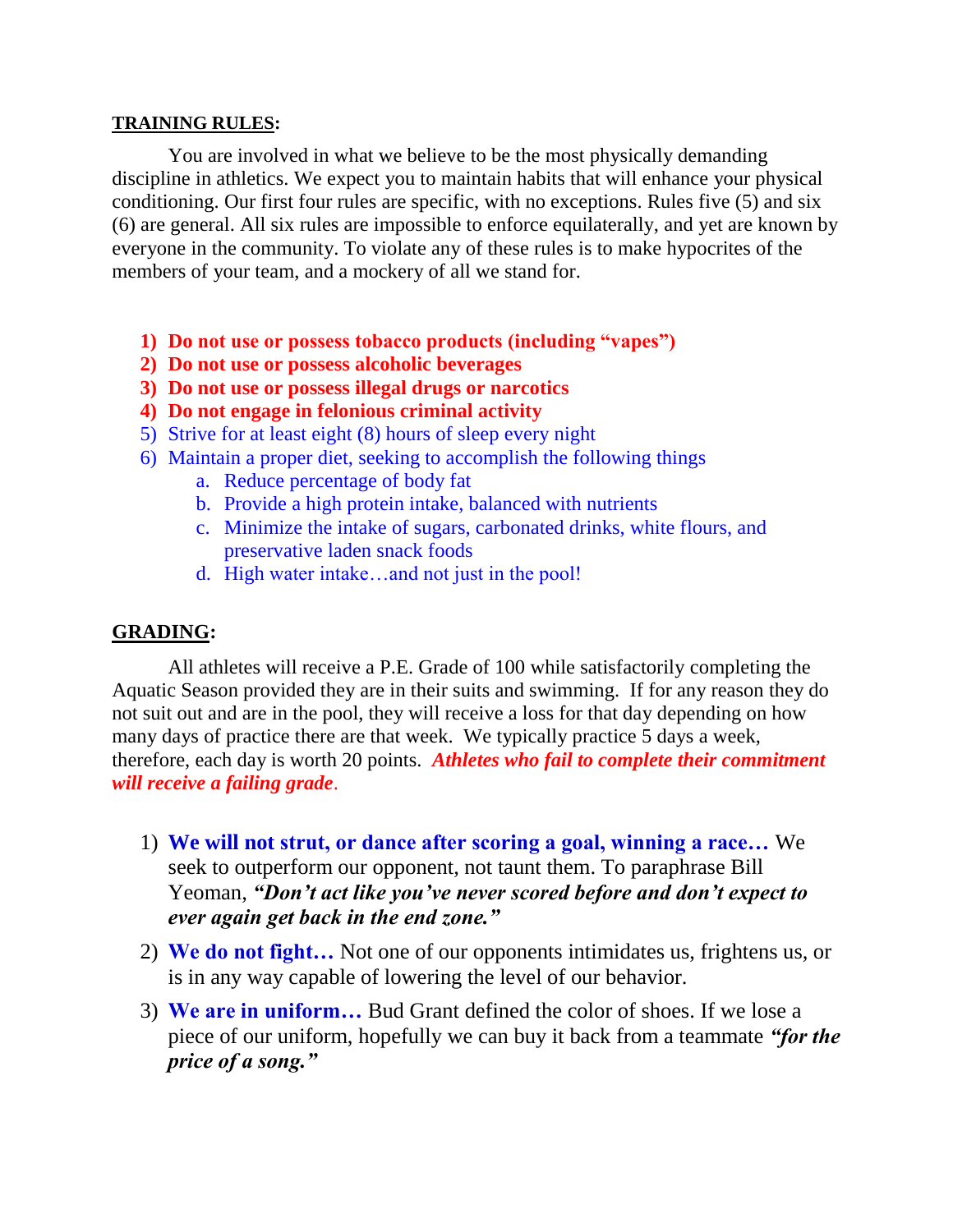- 4) **We do not wear tattoos, or body piercings…** Some of life's decisions should be deferred until we are mature enough to live with our choices *(drinking, riding motorcycles). Check with your mother.*
- 5) **We choose our words carefully…** If it would offend your mother, *then don't say it*.
- 6) **We are on time…** Any announced time actually means **5 to 15 minutes earlier**. (*If you're five minutes early, you're already ten minutes late*)
- 7) **Do right…** We know the difference between right and wrong, and *we are expected to do what is right*.
- 8) **We never quit…** If we announce that we are going to swim a **100 yard Freestyle**, then we complete *all four* lengths. We would not expect *partial credit* for quitting after 75 yards.

# **ON CAMPUS**

Behavior and appearance on campus are of great importance. Athletes should be the leaders, since fellow students respect and follow them. There are certain ideals that pertain to athletes as well as good leaders.

They are:

1. Maintain a respectful and courteous attitude to fellow students and teachers. Trips to ISS can be

grounds for dismissal from the "Team."

- 2. Maintain a positive attitude towards learning, and the changes that come with this process.
- 3. Accept responsibility, realizing that such attitudes can influence many others around you.
- 4. Work for the betterment of the school and what is right and good for their peers.
- 1. Plan your time, so sufficient energy can be given to both your studies and your sport.

# **DIVING PRRACTICES**

Diver's workout with Coach Pozdniakova until 5 each day. There are possible diving practices on Saturday as well, but all diving practices will be run by Coach Pozdniakova. If you are absent from diving please let both the diving and swim coach know.

### **CLUB PRACTICE**

We encourage everyone to train with the high school swim / dive team since this helps build team support and your apart of the team. However, there are some SWH swimmers/divers who are involved